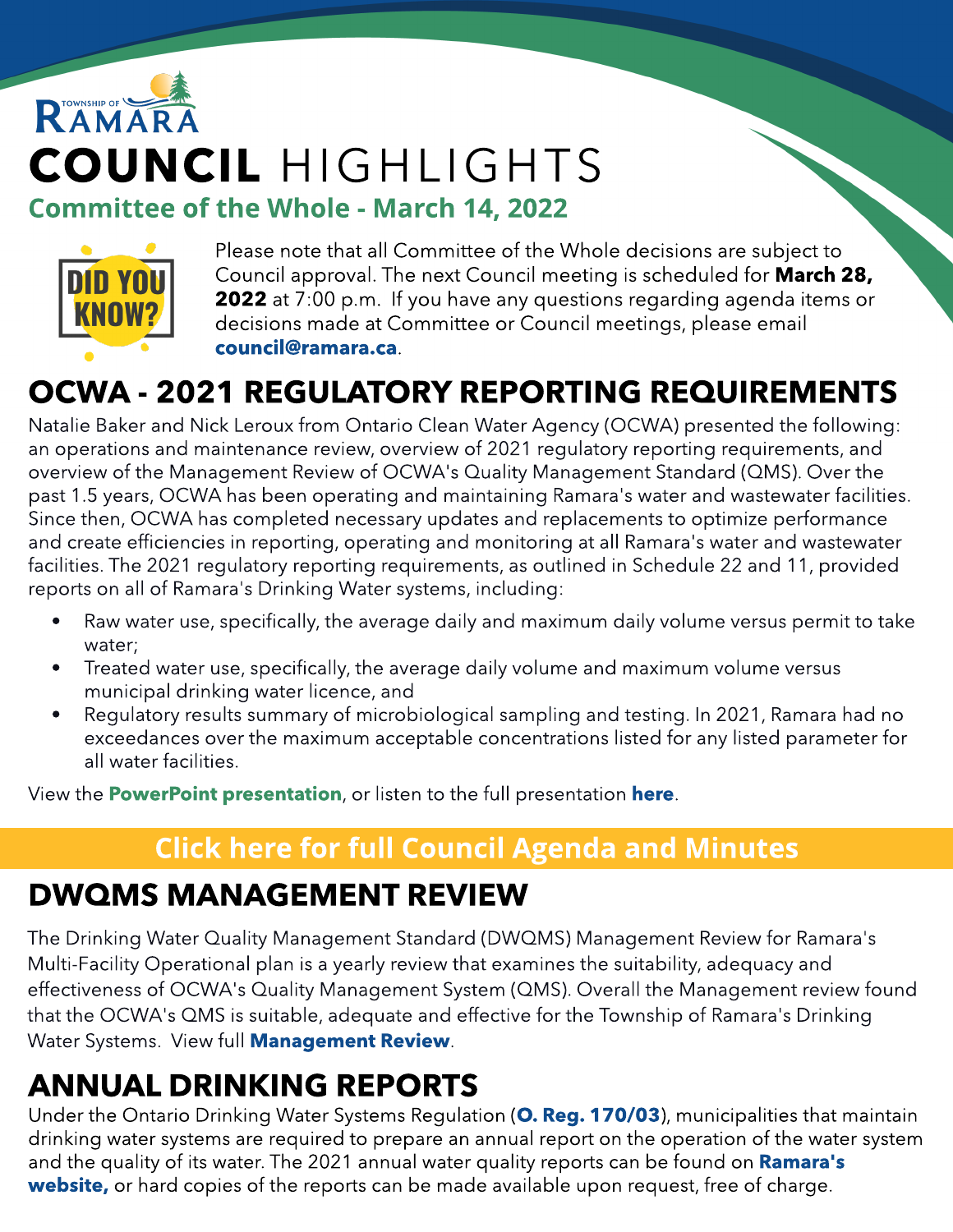#### BAYSHORE VILLAGE SPRAY IRRIGATION SYSTEM - WEATHER STATION

OCWA's [Facility](https://ramara.civicweb.net/document/56624/BayShore%20WWTP%20FOP%20Report_%20Final%20-%20ASHLEY.pdf?handle=43B9ED20AFF240B6B87872B65F50B355) [Optimization](https://ramara.civicweb.net/document/56624/BayShore%20WWTP%20FOP%20Report_%20Final%20-%20ASHLEY.pdf?handle=43B9ED20AFF240B6B87872B65F50B355) [Final](https://ramara.civicweb.net/document/56624/BayShore%20WWTP%20FOP%20Report_%20Final%20-%20ASHLEY.pdf?handle=43B9ED20AFF240B6B87872B65F50B355) [report](https://ramara.civicweb.net/document/56624/BayShore%20WWTP%20FOP%20Report_%20Final%20-%20ASHLEY.pdf?handle=43B9ED20AFF240B6B87872B65F50B355) was presented at the Committee of the Whole meeting on December 6, 2021. Through their findings, they recommended installing a weather station in Bayshore to help in monitoring local climate, such as wind speed, wind direction and rainfall, and to ensure operations are in accordance with Certificate of Approval requirements. Staff approved the weather station installation at the Val Harbour water treatment plant location due to proximity to the spray fields and OCWA's Wonderware system for the cost of \$10,116.32.

### INFLOW AND INFILTRATION (I&I) PROGRAM

The Township of Ramara recognizes that inflow and infiltration (I&I) contribute to the excess sewer flows in the Bayshore Village Wastewater system and is determined to reduce these excess flows and correct the problems within the next 12-14 months. The **[BV](https://ramara.civicweb.net/document/60415/Inflow%20and%20Infiltration%20(I_I)%20Reduction%20Program.pdf?handle=974931DAB9A7443E9180DA2AAB102495) [Excess](https://ramara.civicweb.net/document/60415/Inflow%20and%20Infiltration%20(I_I)%20Reduction%20Program.pdf?handle=974931DAB9A7443E9180DA2AAB102495) [Flow](https://ramara.civicweb.net/document/60415/Inflow%20and%20Infiltration%20(I_I)%20Reduction%20Program.pdf?handle=974931DAB9A7443E9180DA2AAB102495) [Reduction](https://ramara.civicweb.net/document/60415/Inflow%20and%20Infiltration%20(I_I)%20Reduction%20Program.pdf?handle=974931DAB9A7443E9180DA2AAB102495) [program](https://ramara.civicweb.net/document/60415/Inflow%20and%20Infiltration%20(I_I)%20Reduction%20Program.pdf?handle=974931DAB9A7443E9180DA2AAB102495)**, as presented in the report, outlines the steps in remediating the issue from identifying the I&I sources from desktop flow analysis, site investigations and previous investigations to I&I remediation with the repairs of sanitary sewer pipes and maintenance holes and disconnections of private properties from the sanitary system. Committee approved to increase the budget from \$50,000 to \$271,000 for the year 2022 with the required funds being transferred from water reserves, and for letters to be sent out to all wastewater users to advise that a \$10,000 fine will be charged for improper discharge to the sewer.

#### STREET NAMING AND RENAMING POLICY AND GUIDELINES

The Committee approved the Street Naming and Renaming Policy and Guidelines that outlines the process for assigning new street names to developments within the municipality or changing an existing street name. It also outlines guiding principles, street naming conventions and how the public or public agency can submit a recommendation.

### COMMITTEE OF ADJUSTMENT 2021 YEAR END REPORT

The Committee of Adjustment holds public meetings and makes decisions on applications for consent and minor variances for the Township of Ramara. In 2021, the Committee approved thirty-six (36) minor variance applications and twenty-five (25) consent applications, with a few applications being deferred, withdrawn or not yet heard from. From 2020 to 2021, minor applications increased 25%, and consent applications increased 56%. Thank you to the members of the Committee of Adjustment for a successful year.

#### ANIMAL CONTROL SERVICES AGREEMENT WITH RAMA FIRST NATION

In March of 2019, Ramara agreed to provide Animal Control (Pound) services to Rama First Nation for a period of three years. With the term of the agreement coming close to its expiry, staff recommend continuing with the service with an increased cost of 0.25% annually to cover increased costs. Committee approved for the Township of Ramara to extend the agreement with Rama First Nation for a three-year term.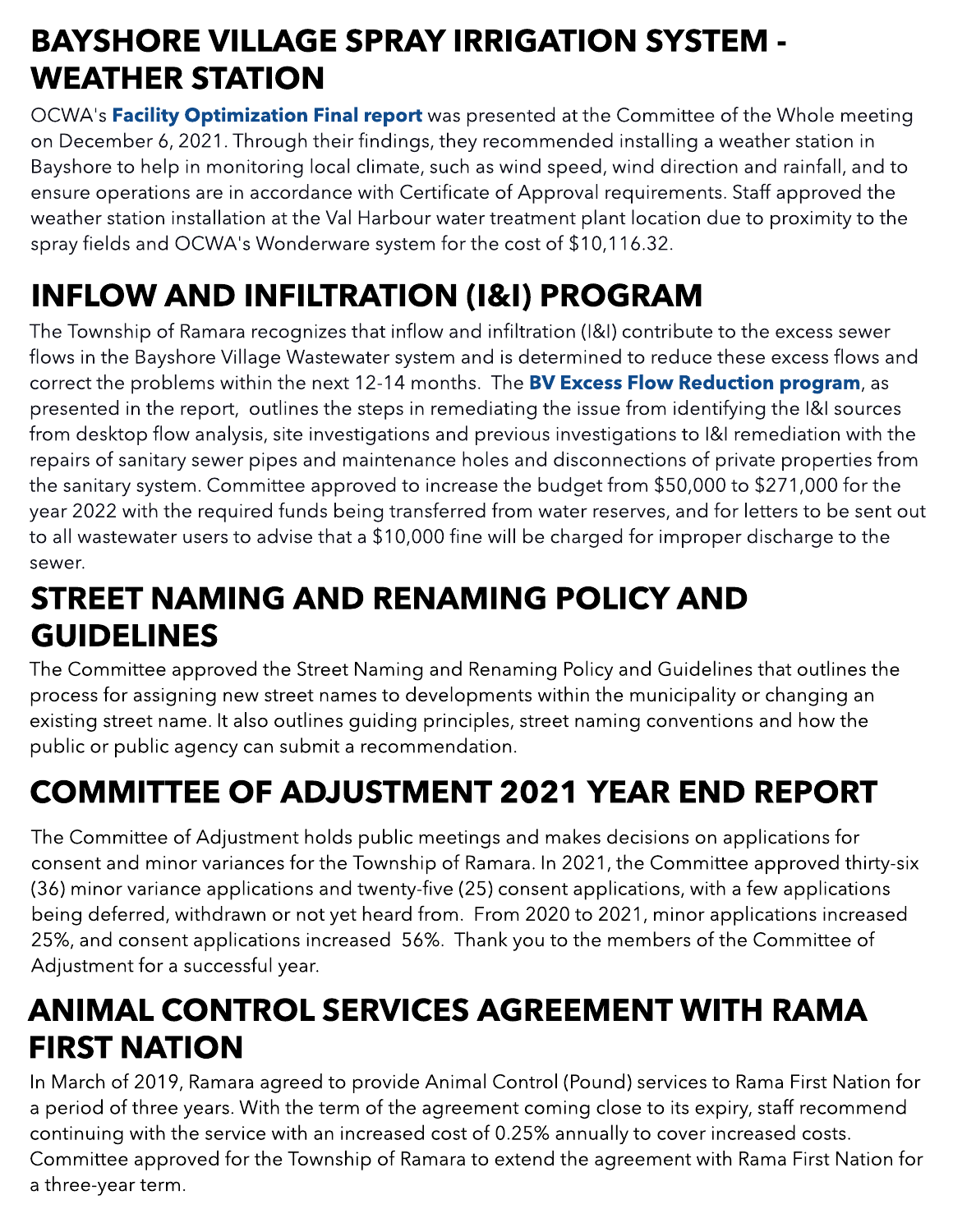### EXEMPTION REQUEST TO SHORT-TERM RENTAL ACCOMMODATION BYLAW 2020.11

At the February 28, 2022, Council meeting, a request was received to provide an exemption under the [Short-term](https://www.ramara.ca/en/business-and-development/short-term-rental-accommodations.aspx) [Rental](https://www.ramara.ca/en/business-and-development/short-term-rental-accommodations.aspx) [Accommodation](https://www.ramara.ca/en/business-and-development/short-term-rental-accommodations.aspx) [\(STRA\)](https://www.ramara.ca/en/business-and-development/short-term-rental-accommodations.aspx) [Bylaw](https://www.ramara.ca/en/business-and-development/short-term-rental-accommodations.aspx) 2020.11, as amended, to permit an STRA location within 300 metres of a currently licensed location. Committee received a staff report that recommended no amendments or changes to the bylaw be made, and Committee approved that staff's recommendation.

Individuals interested in applying for an [STRA](http://www.ramara.ca/stra) license should visit the **STRA [page](http://www.ramara.ca/stra)** on the Townships website or contact our Bylaw Enforcement division at licensing@ramara.ca.

## CONCESSION 10 ROAD RENAMING

Committee approved for Concession Road 10 between Concession Road 10 (Melrose Drive) and Lawton Lane to be renamed MacDonald Lane. A bylaw will be added to the March 28, 2022, Council meeting.

## BALSAM SPEED REPORT

Committee approved for Balsam Road from Courtland Street to Highway 12 remain a 60 km/h zone.

## FAWN BAY SPEED LIMITS

Committee approved for Fawn Bay Road to remain a 40 km/h zone and for staff to install speed monitoring radar signs on Fawn Bay Road to collect traffic speed data.

#### MUNICIPAL ROAD CROSSING BETWEEN #2904 AND #2907 BAYVIEW DRIVE

other necessary conditions. Committee approved to draft an encroachment agreement for a private septic connection between #2904 and #2907 Bayview Drive, at the cost of the homeowner. The encroachment agreement is required and protects others and the Township from liability through inspections, insurance and

#### INFRASTRUCTURE TENDERS

Committee approved the following tenders:

- 1. Provincial Road Markings Inc for Pavement Marking.
	- a. 2022 price \$219/linear km, 2023 price \$227.76/linear km and 2024 price \$236.87/linear km.
- 2. Midwestern Line Striping Inc for Parking Lot Pavement Marking for a total price of \$4,672.55.
- 3. Robinson Haulage for Temporary Traffic Control
	- a. Lane Closure with TCP and equipment \$96/hr and \$960/day.
	- b. Road Closure with equipment No TCP \$50/hr and \$500/day.
- 4. Waggs for coverall and mat rental for \$196.40, including HST, per week.

## TENDER OPENING - BRIDGE 2 AND 4

Committee approved the bid from Four Brothers Construction to complete substructure repairs on Bridge 02 and Bridge 04 in Lagoon City at the contract price of \$480,000 for Bridge 2 and \$490,000 for Bridge 04.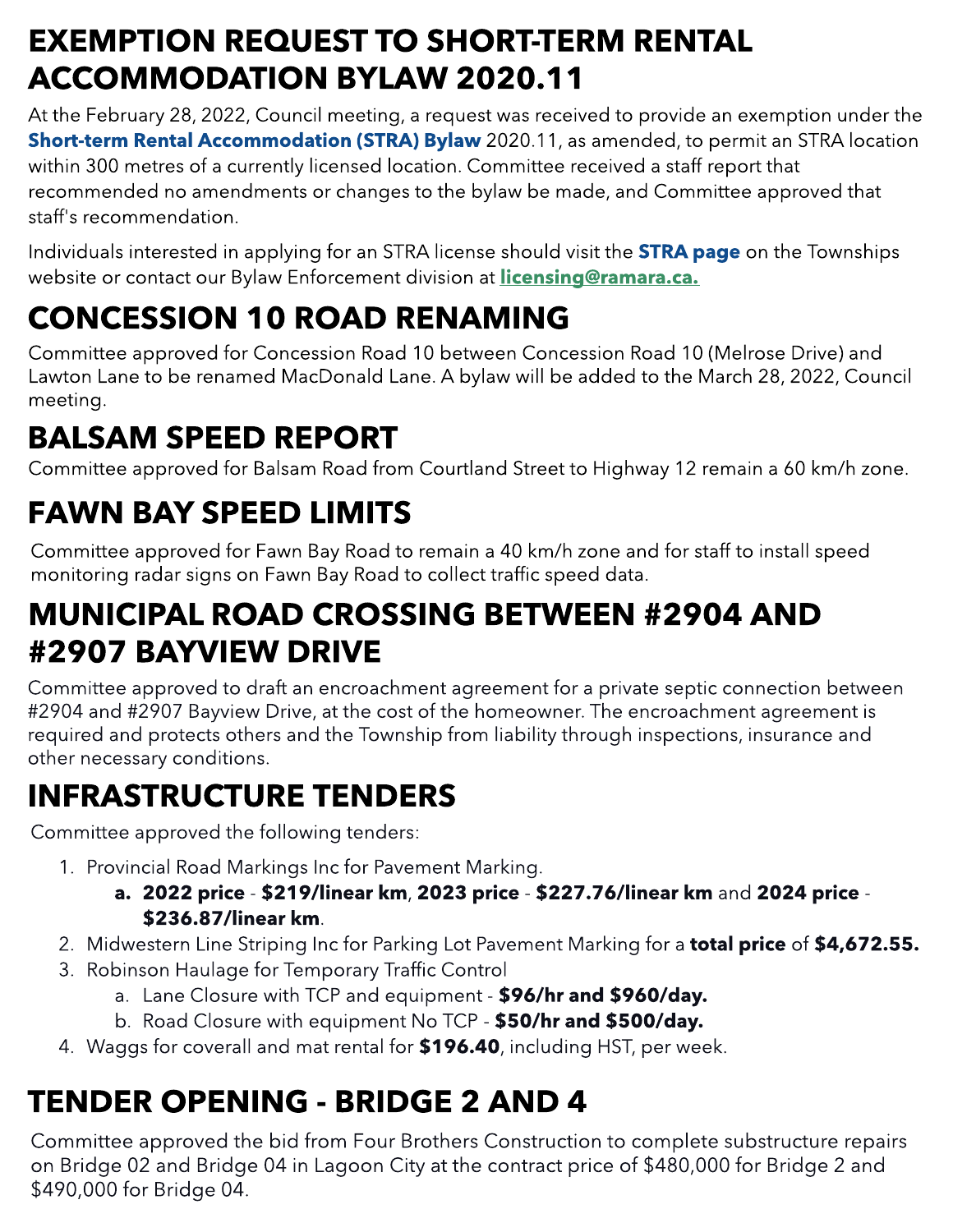### ASSET MANAGEMENT PLAN - CORE ASSETS

The Asset Management Plan for Core Assets, as stipulated by **[O.Reg](https://www.ontario.ca/laws/regulation/r17588) [588/17](https://www.ontario.ca/laws/regulation/r17588)**, outlines the state of infrastructure, replacement costs, condition, level of service, life cycle activities and performance measures of our road network, bridges and structural culverts and stormwater management networks. Overall, the Township's assets are in good or very good condition with paved and unpaved roads averaging a fair condition and Bridges and Footbridges averaging a poor condition. Overall, the Asset Management Plan (AMP) provides information and guidance on costs, risk, and service levels for Township's assets for Ramara to meet corporate goals and objectives to serve its constituents better. The public can view the full asset management plan [here](https://ramara.civicweb.net/document/60366/Asset%20Management%20Plan%20-%20Core%20Assets.pdf?handle=09A3EEB87112455993B98E678EC8E02D).

## UPDATE LEASE TERMS - CANAL ROAD LEASE

Committee approved to amend the lease agreement for 1007 Canal Road to extend the lease term to 30 years. The lease agreement allows the property owners to have waterfront access.

### 2022 STRATEGIC PRIORITIES

Committee approved the 2022 Strategic Priorities that staff and Council hope to accomplish for [2022](https://ramara.civicweb.net/document/60297/2022%20Strategic%20Priorities.pdf?handle=388F8800ACBB4233913168C9D7E89A19). View 2022 [Strategic](https://ramara.civicweb.net/document/60297/2022%20Strategic%20Priorities.pdf?handle=388F8800ACBB4233913168C9D7E89A19) [Priorities](https://ramara.civicweb.net/document/60297/2022%20Strategic%20Priorities.pdf?handle=388F8800ACBB4233913168C9D7E89A19). A mid-year status report will be provided in July.

## SOCIAL MEDIA POLICY

Committee approved the amendments to the Social Media policy that included personal use of social media by members of local boards and committees and Township-owned logos, photographs, graphics or other media by citizens without the Township authorization.

### LIVE STREAMING COUNCIL AND COMMITTEE MEETINGS

Township of Ramara Committee of the Whole, Committee of Adjustment, Lagoon City Parks and Waterways Commission and Council meetings are all streamed through the Township of Ramara's [YouTube](https://www.youtube.com/channel/UClYspODBjK5nNnr9XtC7oug) [Channel.](https://www.youtube.com/channel/UClYspODBjK5nNnr9XtC7oug)

At the January 24, 2022, Council meeting, Council requested staff to investigate archiving streamed meetings as it relates to freedom of information and closed captioning as it relates to accessibility. Live streaming of meetings improves accessibility and community participation in relation to decision making processes; however, any recording of meetings are not official records of decisions made or required to be retained. Written minutes, in accordance with the **[Municipal](https://www.ontario.ca/laws/statute/01m25#top) [Act,](https://www.ontario.ca/laws/statute/01m25#top)** [2001](https://www.ontario.ca/laws/statute/01m25#top) [Section](https://www.ontario.ca/laws/statute/01m25#top) [239](https://www.ontario.ca/laws/statute/01m25#top), are the official record of all Council meetings and must be retained and preserved.

Committee approved that video and audio recordings of Committee and Council meetings are retained until those minutes are approved, that a disclaimer is displayed, that participants not be video recorded during open forum, and participants of a deputation or presentation are given the option of being video recorded.

#### MUNICIPAL ACCOMMODATION TAX

Implementing a Municipal Accommodation Tax (MAT) allows municipalities across Ontario to apply a mandatory rate on accommodations. The funds collected can then be reinvested in Tourism promotion and products. Committee approved to implement a two (2) percent MAT on hotels and resorts and Short-Term Rental Accommodations.